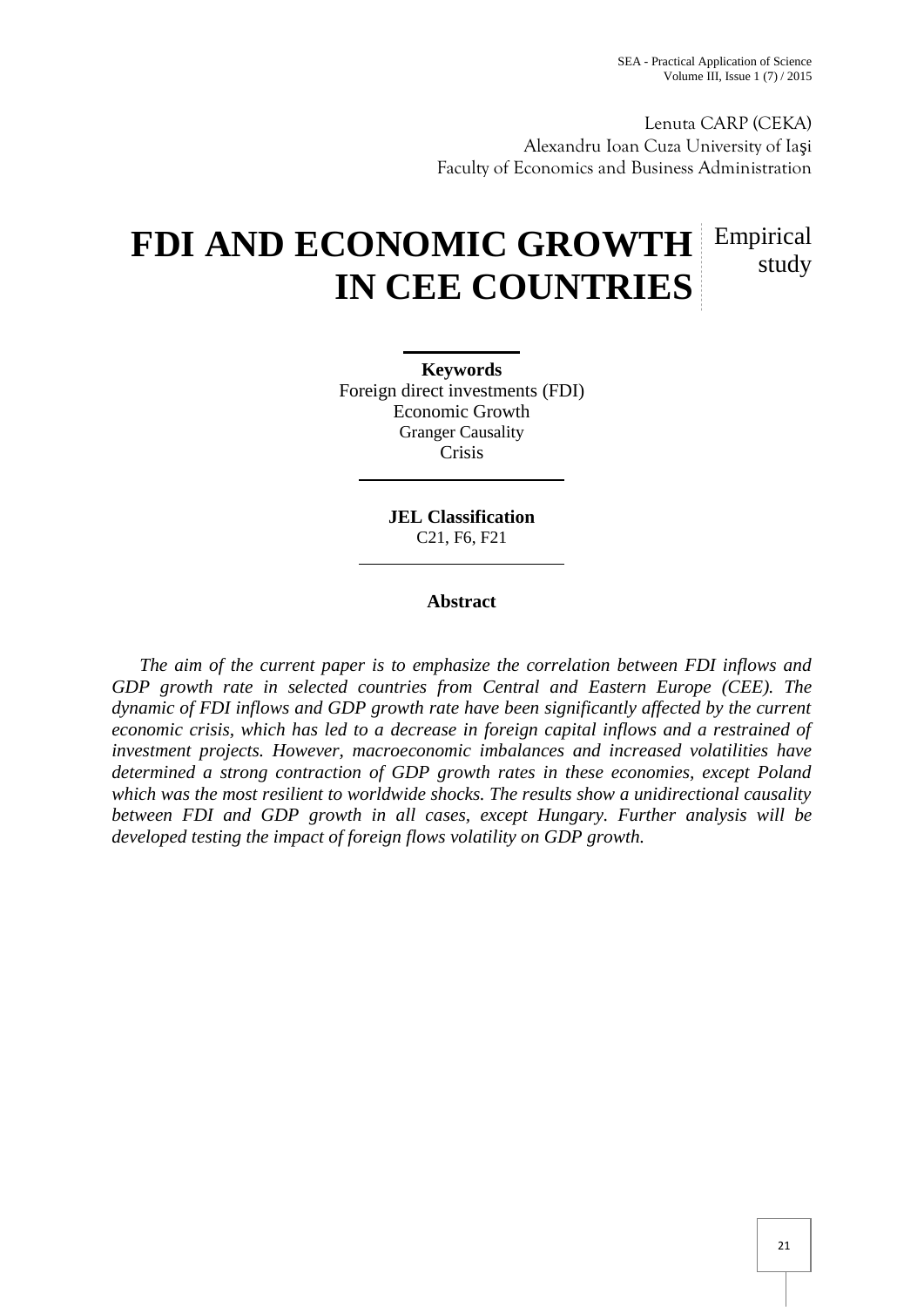#### **1. Introduction**

The globalization phenomenon has determined a strong jump in the worldwide economy, through multinationals' expansion, increased foreign capital flows international mobility enhanced by the elimination of commercial and currency barriers, creating an environment which stimulates the economic growth. Penalver (2002) has identified as fundamental vectors of globalization four catalysts for development and economic growth, amongst which FDI own a significant share of global foreign investments, along with the migration and financial markets development.

Amplified interconnections between the economies have stimulated the increase in the number of cross-border operations, through the movements of FDI and foreign portfolio flows. The correlation between FDI and economic growth has benefited of increased attention in the theoretical and empirical literature in the area, most of the studies showing that FDI inflows have the ability to enhance host country economic growth. On the other side, the studies on the potential causality between foreign portfolio inflows and economic growth is not been treated with the same interest as the other one; the impact exerted by this type of foreign flows has been highly studied, especially since the current crisis has began. From this moment forward, the importance of foreign portfolio flows in the worldwide economy has increased significantly, having the potential to encourage the economic development of host country.

The present paper is structured as following: the second section provides an insight on the relationship between FDI and economic growth, focusing as well on the dynamic of the variables, the third part is dedicated to the methodology and the data used, followed by the results obtained and their discussion, the last section of the paper is represented by the conclusion.

#### **2. Theoretical approaches and dynamic of FDI and economic growth**

Foreign direct investments have gained an important role in the development process, becoming major catalysts of economic growth. The globalization process has determined a strong impact on the dynamic of FDI, which exert a significant impact, especially in developing economies. FDI externalities are materialized in technological transfer, industrial changes, human capital development, enhancing and stimulating the exports, worldwide industrial and manufacturer productivity (Ranjan, Agrawal, 2011; Accolley, 2003).

The relationship between FDI and economic growth is highly debated in the theoretical and empirical literature. However, their connection is controversial and contradictory, some studies

showing the existence of a positive correlation between the variables (De Mello, 1999; Chong, Baharumshah, 2010), others a negative interdependency (Moran, 1998), meanwhile there are a few number of studies which haven't identified any connection (Li, Liu, 2005).

The debates around the nexus correlation between the variables are not referring only to its presence or the absence, we also need to take into account and evaluate the possibility of a unidirectional or bidirectional causality, which will also represent the aim of this paper.

FDI inflows have the ability to stimulate the economic growth of the beneficiary country both direct and indirect, through different channels, such as: development of financial markets, technological transfer, human capital skills improvement, imitation and enhanced competition in the local market between foreign investors and the internal ones.

Financial globalization and financial markets liberalization have encouraged the development of international markets, creating the premises for emerging markets' reintegration in the global market. The efficient functioning of the international financial markets is favorable to decreasing the inherent risk associated to local companies and to multinationals. FDI inflows in the beneficiary economies are often associated with a transfer of financial assets, as well tangible and intangible assets, which will provide the required technological support for the foreign company.

Human capital plays an important role in the development process of the recipient economy and, by using modern and innovative equipments; this will require labor force training and skills to stimulate the progress of the economy, boosting it to a knowledge society (Salman, Feng, 2009; Misztal, 2010).

Central and Eastern European countries have become, starting 1990 attractive economies due to their progresses on their transition process from the central economy to market economy. The transition process, along with the increased type of needs has determined the launch of new opportunities for the investors searching for markets or efficiency. The financial, monetary and legislative reforms have transformed the CEE countries into important competitors on the European markets beneficiaries. The dynamic of FDI inflows in Romania, Czech Republic, Hungary, Bulgaria and Poland are shown in figure 1 (appendices).

The evolution of FDI inflows in the selected economies emphasizes, first of all, the progresses made by these countries on their path to market economies and second of all, highlights the strong impact exerted by the European Union integration. The global economic crisis has determined a significant contraction in the dynamic of foreign direct investments, the decrease in Romania was in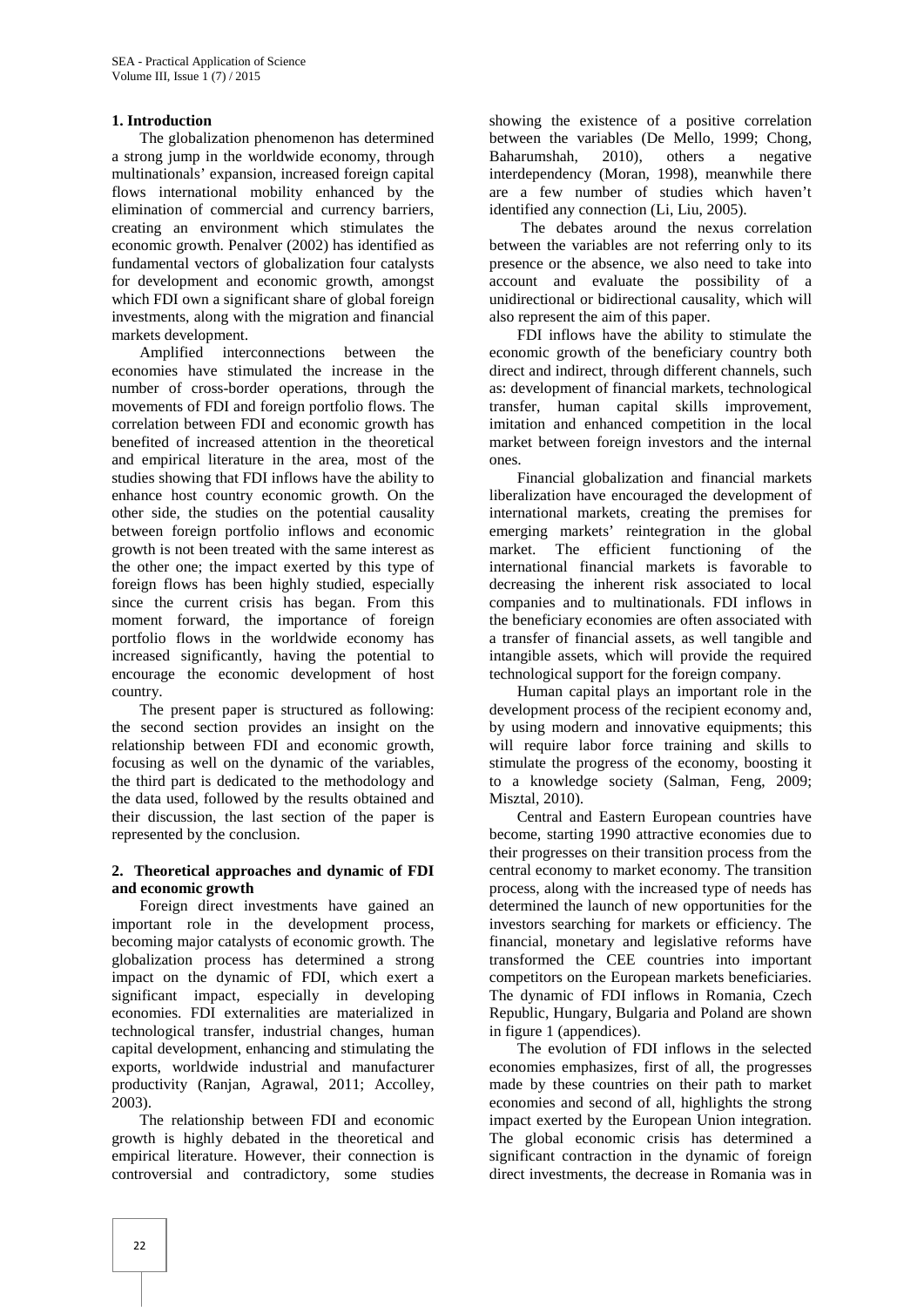2009 of 65.17 %, meanwhile in Bulgaria and Czech Republic, the decreases were 65.64 %, respectively, 54.63 %.

During the current imbalances, these economies are facing liquidity problems, difficult access to financial resources which has led to a decrease in the number of investment projects implemented by foreign investors. The contraction of economic growth, during the period 2008 – 2009 emphasizes the unsustainable character of their economic performances, as their growth was mainly due to higher consumption stimulate by the domestic credits. The GDP growth rate in Central and Eastern European countries shows an oscillatory evolution till 2007, after that has recorded a sharp decrease (with exception of Poland) (figure 2 appendices).

Growth forecasts are very optimistic, national and international policy makers are implementing adequate policies to reestablish the global equilibrium on the financial markets and to boost the economic activities which will ensure the growth recovery.

#### 3. **Econometric analysis - data and methodology**

The study of the causal relationship and its nature between FDI inflows and economic growth in Central and East European countries is the main purpose of this paper. To achieve our goal, we will carry out a Granger Causality test whose results will provide us a deeper perspective on the influence that FDI inflows might have on stimulating these countries' growth.

To carry out the analysis, we have collected data for the FDI inflows and GDP growth rate for the selected countries, over the period 1993 - 2013, using UNCTAD database and World Bank database. The first step into our analysis is to test if these two variables are stationary using Augmented Dickey – Fuller Test.

Testing the existence of a unidirectional or bidirectional causal relationship between FDI and economic growth in selected countries is implemented through the Granger causality analysis. This analysis allows us to check whether there is any type of causal connection between the two temporal series. Granger causality takes into account that time series FDI inflows Granger influences the other time series GDP growth rate, unless the GDP growth rate is rather explained by the past values of FDI inflows than the historical values of GDP rate.

The regression correlations that we test through the Granger causality test are as following:

$$
PIB_{t} = \Gamma_{0} + \sum_{i=1}^{n} \Gamma_{i} PIB_{t-i} + \sum_{i=1}^{n} \mathbf{S}_{i} ISD_{t-i} + e_{t}
$$
\nworldwide FDI inflows, which, in 2009 have faced a sharp contraction.

\n1SD<sub>t</sub> =  $\}_{0} + \sum_{i=1}^{n} \frac{1}{i} ISD_{t-i} + \sum_{i=1}^{n} \frac{1}{i} PIB_{t-i} + e_{t}$ 

\n1SD<sub>t</sub> =  $\}_{0} + \sum_{i=1}^{n} \frac{1}{i} ISD_{t-i} + \sum_{i=1}^{n} \frac{1}{i} PIB_{t-i} + e_{t}$ 

\n1 SD<sub>t</sub> =  $\}_{0} + \sum_{i=1}^{n} \frac{1}{i} ISD_{t-i} + \sum_{i=1}^{n} \frac{1}{i} PIB_{t-i} + e_{t}$ 

\n1 SD<sub>t</sub> =  $\}_{0} + \sum_{i=1}^{n} \frac{1}{i} ISD_{t-i} + \sum_{i=1}^{n} \frac{1}{i} ISD_{t-i} + e_{t}$ 

\n1 SD<sub>t</sub> =  $\}_{0} + \sum_{i=1}^{n} \frac{1}{i} ISD_{t-i} + \sum_{i=1}^{n} \frac{1}{i} ISD_{t-i} + e_{t}$ 

where  $\Gamma_0$  and  $\}_0$  are constants,  $\Gamma_i$ ,  $S_i$ ,  $\}_i$ ,  $\pi_i$  are the equation parameters, meanwhile  $e_t$  is the error term.

#### **4. Results and discussion**

The results of the Augmented Dickey – Fuller test are presented in the table 1,  $a - e$ ). The results emphasize that the two variables selected are both integrated at first difference in the case of Romania and Poland. In the case of Hungary and Czech Republic, FDI inflow is stationary at level, meanwhile Bulgaria is the single case where FDI are stationary at second difference and GDP growth rate at first difference.

Once we have established the degree of integration that FDI inflows and GDP growth rate have, in each case, we can proceed with the Granger Causality analysis. The results are presented in table 2. The results of the Granger causality test demonstrate the existence of FDI inflows Granger cause the development of the economy, measured by the dynamic of GDP growth rate, in the case of Bulgaria ( $p = 0.0006$ ) and in the case of Romania ( $p = 0.0064$ ).

This correlation also emphasizes that for these two economies, FDI inflows are very important in achieving a higher rate of development, stimulating them in the catching-up process. The externalities these flows generate in the beneficiary economy consist in technology transfer, boost the exports and enhance human capital mobility, increasing also the competitiveness in the recipient economy. In Hungary, there is no correlation between FDI inflows and economic growth. We can interpret this result by considering that the foreign investors are attracted by this economy for several other reasons and not its level of development.

In the case of Czech Republic and Poland, the causal relationship between FDI inflows and GDP growth rate, but in their cases the correlations is running from the GDP growth rate towards FDI inflows. Amongst Central and Eastern European countries, these two economies record the higher level of development and the results proof that foreign investors are attracted to the potential they offer.

## **5. Conclusion**

Foreign direct investments are an important catalyst for economic development, exerting a significant influence on achieving a higher rate of economic rate. The current economic crisis has determined a strong impact on the dynamic of

 $\text{ISD}_t = \frac{1}{20} + \sum_{i=1}^{t} \frac{1}{2} I S D_{t-i} + \sum_{i=1}^{t} r_i P I B_{t-i} + e_t$  gained a major position amongst the European FDI<br>beneficiaries. These developing economies have Central and Eastern Europe countries have gained a major position amongst the European FDI proved to be more resilient to the current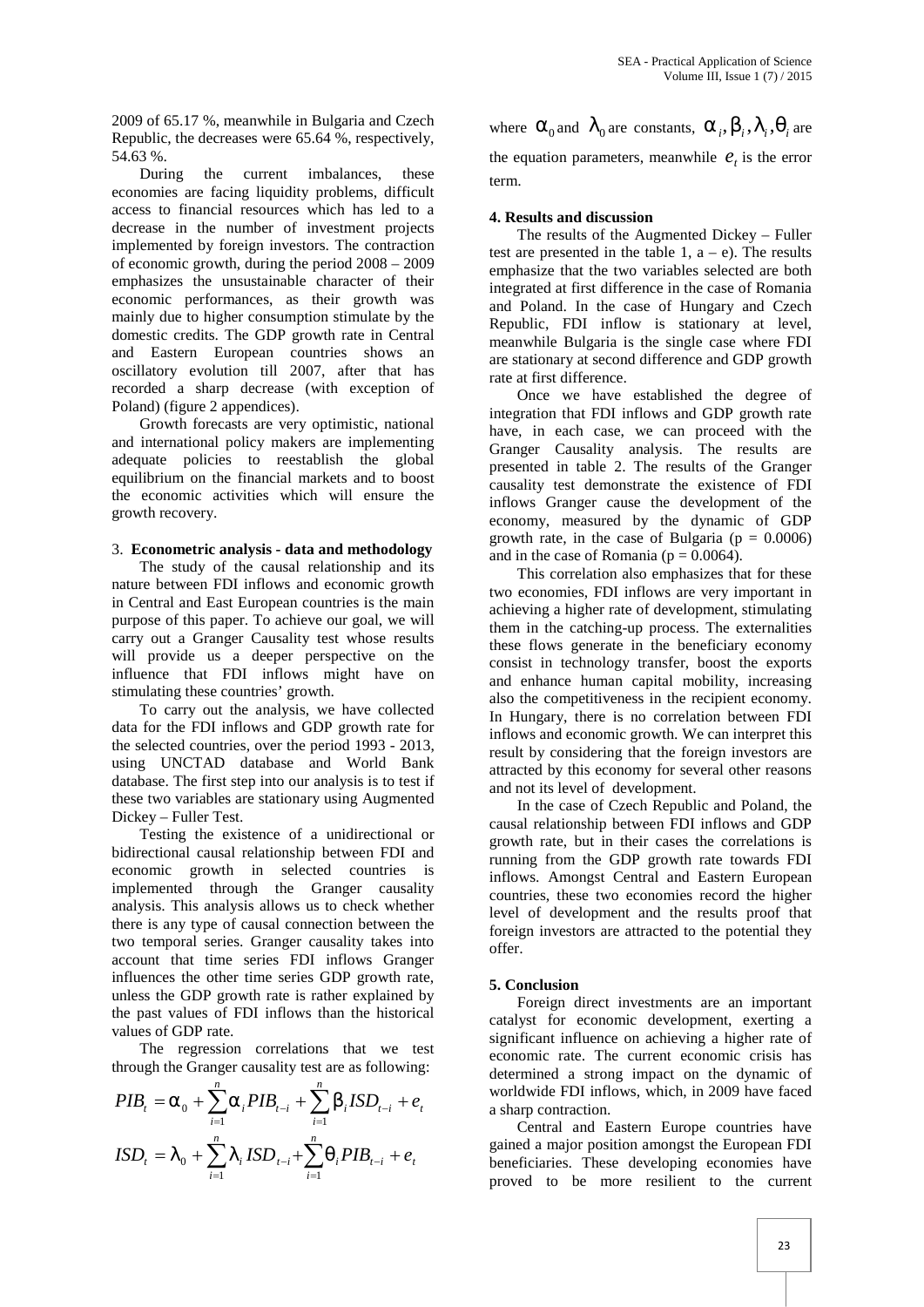instabilities and fragilities, but they have managed to attract higher shares of FDI inflows (although these volumes are lower than the pre-crisis values).

The analysis of the relationship between FDI inflows and GDP growth rate shows the existence, in all cases, except Hungary, of a unidirectional causal correlation between the two variables. Bulgaria and Romania develop their economies using and attracting increased FDI inflows, meanwhile in Czech Republic and Poland, the higher level of internal economic development influences the volume of FDI inflows.

Further analysis could be carried out by taking into account a dummy variable which will count the impact the crisis has had on FDI inflows and economic growth or by testing the impact of FDI volatility on economic growth.

#### **Acknowledgement**

This work was co-financed from the European Social Fund through Sectoral Operational Programme Human Resources Development 2007- 2013, project number POSDRU/159/1.5/S/142115 "Performance and excellence in doctoral and postdoctoral research in Romanian economics science domain".

#### **References**

- [1] Accollay, D. (2003) The Determinants and Impacts of Foreign Direct Investment, Munich Personal RePEc Archive
- [2] Chong, K., Baharumshah, A.Z. (2010) Private capital flows, stock market and economic growth in developed and developing countries: a comparative analysis, Japan and the World Economy, vol. 22
- [3] De Mello, L.R. (1999) Foreign Direct Investment – led growth: evidence from time series and panel data, Oxford Economic Papers, vol. 51 (1)
- [4] Li, X., Liu, X. (2005) Foreign Direct Investment and Economic Growth An Increasingly Endogenous Relationship, World Development, Vol.33, nr.3
- [5] Moran, T. H. (1998) Foreign Direct Investment and Development: The New Policy Agenda for Developing Countries and Economies in Transition, Institute of International Economics, Washington D.C
- [6] Mistzal, P. (2010) Foreign Direct Investments as a Factor for Economic Growth in Romania, Review of Economic and Business Studies, Vol. 3, Issue 1
- [7] Penalver, M. (2002) Globalization, FDI and Growth: A Regional and Country Perspective, United Nations Department of Economic and Social Affairs, Morocco, 10 – 13 Decembrie 2002
- [8] Ranjan, V., Agrawal, G. (2011) FDI Inflow Determinants in BRIC countries: A Panel Data Analysis, International Business Research, Vol.4, Nr.4 Review, Elsevier, Vol. 37(2/3), pp. 632-640.
- [9] Salman, A., Xiao Feng, H. (2009) GDP Growth with Economic Stability: An FDI perspective, International Symposium on Finance and Accounting
- [10] UNCTAD database
- [11]WORLD BANK Database, www. data.worldbank.org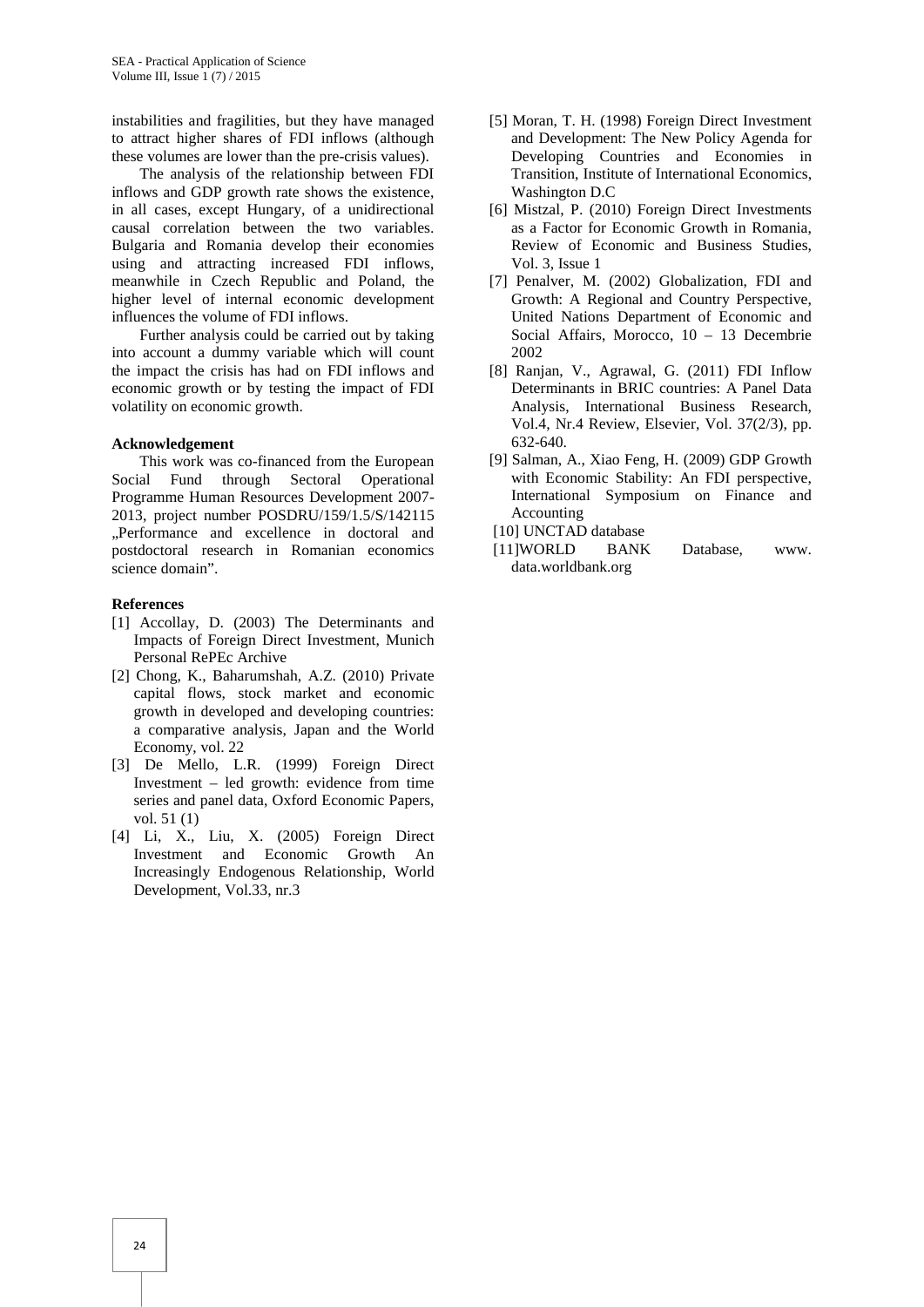## *Appendices*



*Figure 1 Dynamic of FDI in selected CEE countries*

*Source: made by author, based on data collected from UNCTAD Database*



*Figure 2 Dynamic of GDP growth rate in CEE countries*

*Source: made by author, based on data collected from World Bank Database*

|  | Table 1 a) Augmented Dickey Fuller test results in the case of Bulgaria |
|--|-------------------------------------------------------------------------|
|--|-------------------------------------------------------------------------|

|            | Level.      |        | 1 <sup>st</sup> difference |           | $2nd$ difference |           |
|------------|-------------|--------|----------------------------|-----------|------------------|-----------|
| Variable   | t-statistic | Prob.  | t-statistic                | Prob.     | t-statistic      | Prob.     |
| <b>FDI</b> | $-2.318449$ | 0.1790 | -2.792054                  | 0.0844    | $-3.147817$      | $0.0477*$ |
| <b>GDP</b> | $-2.973668$ | 0.0567 | -7.473969                  | $0.0000*$ |                  |           |

## **Table 1 b) Augmented Dickey Fuller test results in the case of Czech Republic**

|            | Level       |           | 1 <sup>st</sup> difference |           | $2nd$ difference |       |
|------------|-------------|-----------|----------------------------|-----------|------------------|-------|
| Variable   | t-statistic | Prob.     | t-statistic                | Prob.     | t-statistic      | Prob. |
| <b>FDI</b> | -3.793723   | $0.0114*$ |                            |           |                  |       |
| <b>GDP</b> | -2.478554   | 0.1366    | -4.441383                  | $0.0034*$ |                  |       |